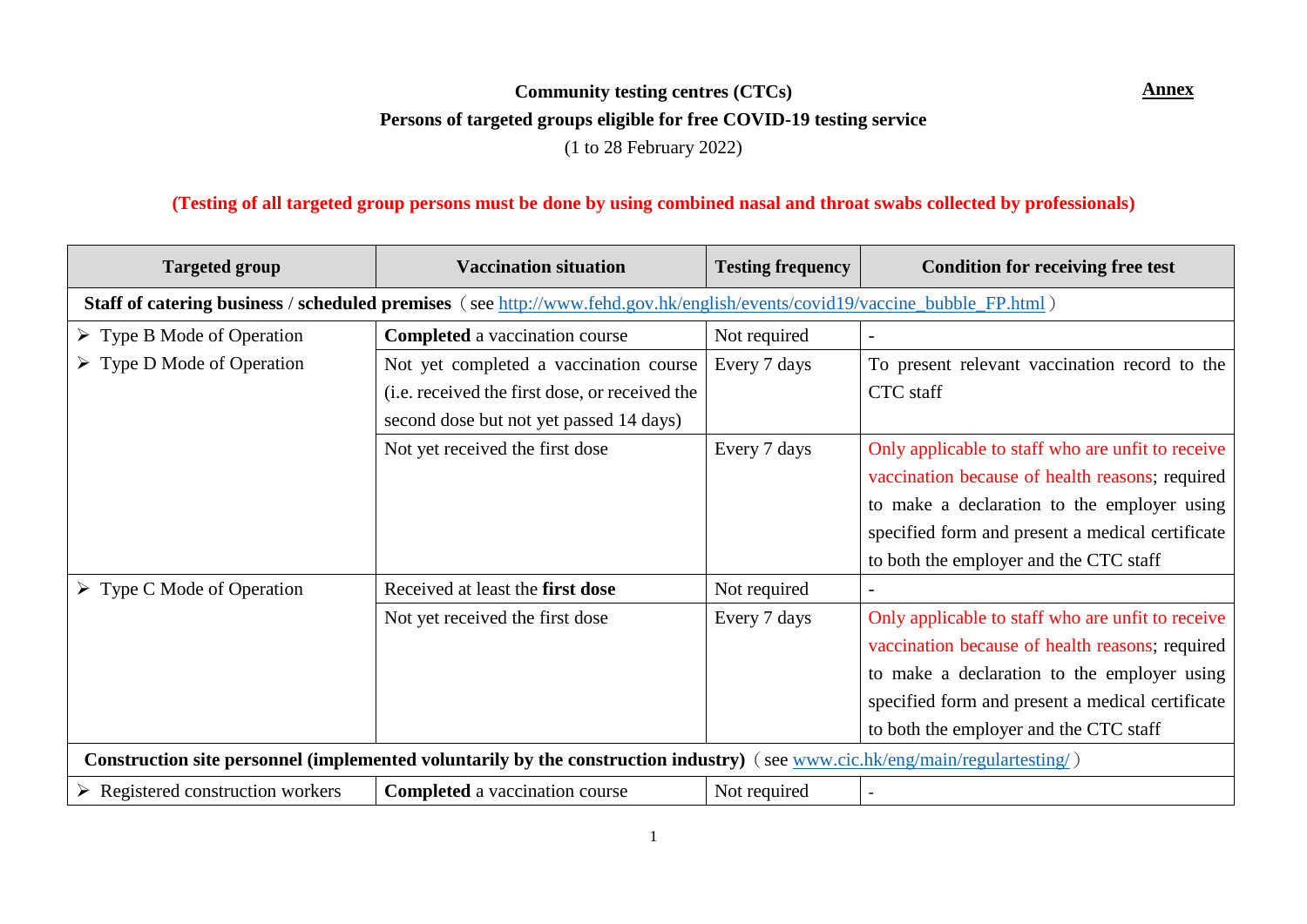| <b>Targeted group</b>                                                                                                                                       | <b>Vaccination situation</b>                                                                                                                                           | <b>Testing frequency</b>       | <b>Condition for receiving free test</b>                                                                                                                                                                                                                                                                                                                                               |
|-------------------------------------------------------------------------------------------------------------------------------------------------------------|------------------------------------------------------------------------------------------------------------------------------------------------------------------------|--------------------------------|----------------------------------------------------------------------------------------------------------------------------------------------------------------------------------------------------------------------------------------------------------------------------------------------------------------------------------------------------------------------------------------|
| and other resident site personnel                                                                                                                           | Not yet completed a vaccination course<br>(i.e. received the first dose, or received the<br>second dose but not yet passed 14 days)<br>Not yet received the first dose | Every 14 days<br>Every 14 days | To present relevant vaccination record and their<br>construction worker registration card issued by<br>the Construction Industry Council or a letter<br>issued by their main contractor as an identity<br>proof for them being the resident site personnel<br>of the respective site to the CTC staff for<br>verification purpose<br>Only applicable to staff who are unfit to receive |
|                                                                                                                                                             |                                                                                                                                                                        |                                | vaccination because of health reasons; required<br>to present relevant medical certificate and their<br>construction worker registration card issued by<br>the Construction Industry Council or a letter<br>issued by their main contractor as an identity<br>proof for them being the resident site personnel<br>of the respective site to the CTC staff for<br>verification purpose  |
| Working staff of quarantine centres/hotels <sup>1</sup> , designated quarantine hotels $(DQHs)^2$ / facilities $(DQFs)^3$ and relevant designated transport |                                                                                                                                                                        |                                |                                                                                                                                                                                                                                                                                                                                                                                        |
| $\triangleright$ Targeted group staff of quarantine                                                                                                         | <b>Completed</b> a vaccination course                                                                                                                                  | Every 2 days                   | To present relevant vaccination record and                                                                                                                                                                                                                                                                                                                                             |

<sup>&</sup>lt;sup>1</sup> Details at [www.chp.gov.hk/files/pdf/quarantine\\_centre\\_en.pdf.](https://www.chp.gov.hk/files/pdf/quarantine_centre_en.pdf)

 $\overline{a}$ 

<sup>&</sup>lt;sup>2</sup> List of DQHs at [www.coronavirus.gov.hk/eng/designated-hotel-list.html,](http://www.coronavirus.gov.hk/eng/designated-hotel-list.html) including DQHs for air crew.

 $3\text{ DQFs}$  for quarantine of foreign domestic helpers (FDHs) coming to work in Hong Kong who have been fully vaccinated in regions where Hong Kong has reached a recognition agreement arrangement on their vaccination records.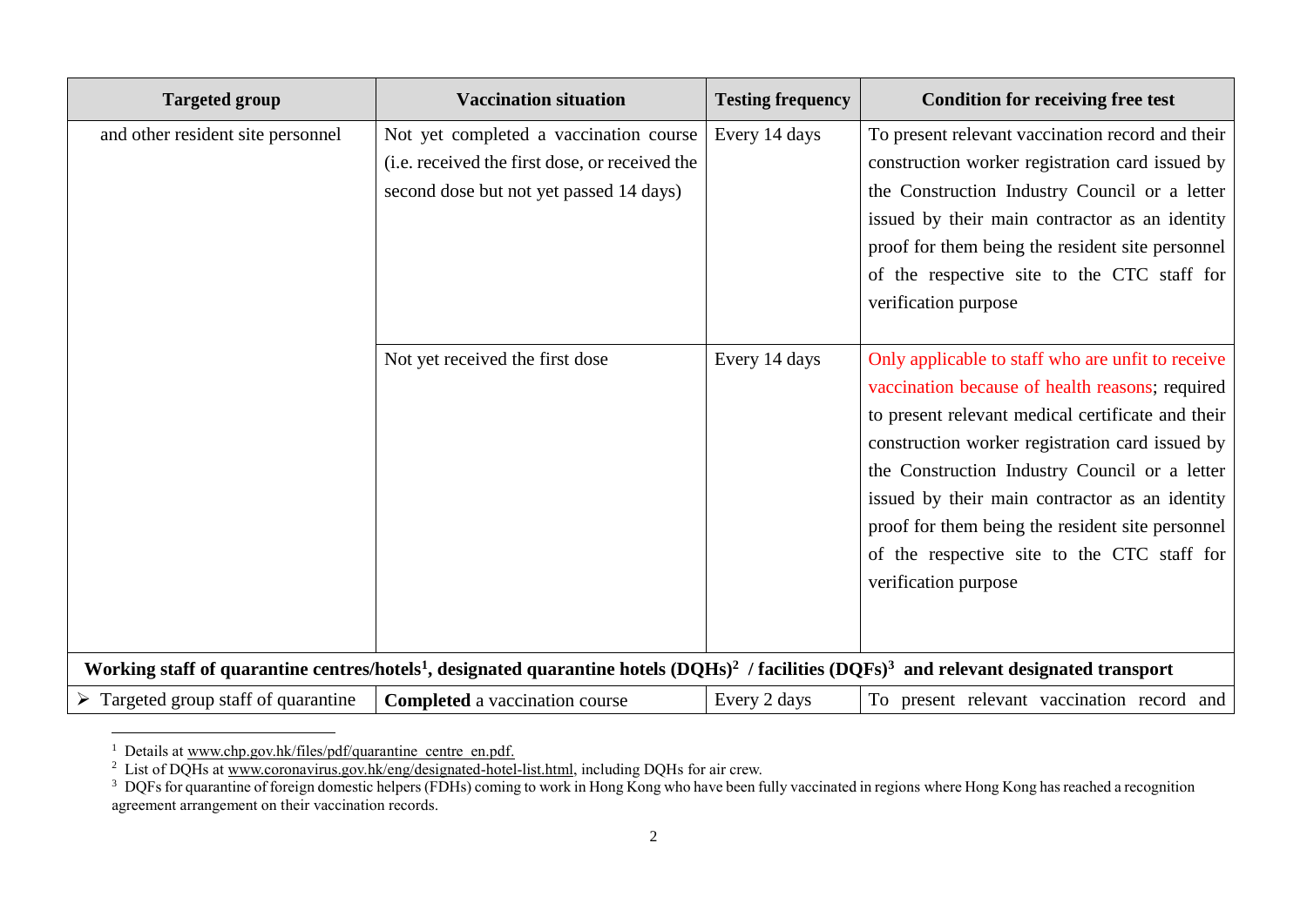| <b>Targeted group</b>                                | <b>Vaccination situation</b>                   | <b>Testing frequency</b> | <b>Condition for receiving free test</b>           |
|------------------------------------------------------|------------------------------------------------|--------------------------|----------------------------------------------------|
| centres/hotels                                       | Not yet completed a vaccination course         | Daily                    | document proof stamped by Department of            |
| Staff of designated transport to                     | (i.e. received the first dose, or received the |                          | (DH)<br>Government<br>Health<br>Logistics          |
| quarantine centres/hotels                            | second dose but not yet passed 14 days)        |                          | Department (GLD), or Civil Aid Service (CAS)       |
|                                                      |                                                |                          | / Auxiliary Medical Service (AMS) card to the      |
|                                                      |                                                |                          | CTC staff for verification purpose                 |
|                                                      | Not yet received the first dose                | Daily                    | Only applicable to staff who are unfit to receive  |
|                                                      |                                                |                          | vaccination because of health reasons; required    |
|                                                      |                                                |                          | to present a medical certificate and document      |
|                                                      |                                                |                          | proof stamped by DH/GLD, or CAS/AMS card           |
|                                                      |                                                |                          | to the CTC staff for verification purpose          |
| $\triangleright$ Staff of DQHs / DQFs                | <b>Completed</b> a vaccination course          | Every 2 days             | To present relevant vaccination record and         |
| Staff of designated transport to                     | Not yet completed a vaccination course         | Daily                    | document proof stamped by the hotel or the         |
| DQHs / DQFs                                          | (i.e. received the first dose, or received the |                          | designated transport contractor to the CTC staff   |
|                                                      | second dose but not yet passed 14 days)        |                          | for verification purpose                           |
|                                                      | Not yet received the first dose                | Daily                    | Only applicable to staff who are unfit to receive  |
|                                                      |                                                |                          | vaccination because of health reasons; required    |
|                                                      |                                                |                          | to present a medical certificate and document      |
|                                                      |                                                |                          | proof stamped by the hotel or the designated       |
|                                                      |                                                |                          | transport contractor to the CTC staff for          |
|                                                      |                                                |                          | verification purpose                               |
| <b>Airport staff</b>                                 |                                                |                          |                                                    |
| $\triangleright$ Airport staff of targeted groups of | <b>Completed</b> a vaccination course          | Every 2 days             | To present relevant vaccination record and         |
| very high exposure risks (i.e. those                 |                                                |                          | permit for working in the airport to the CTC staff |
| working in Orange Zone handling                      |                                                |                          | for verification purpose                           |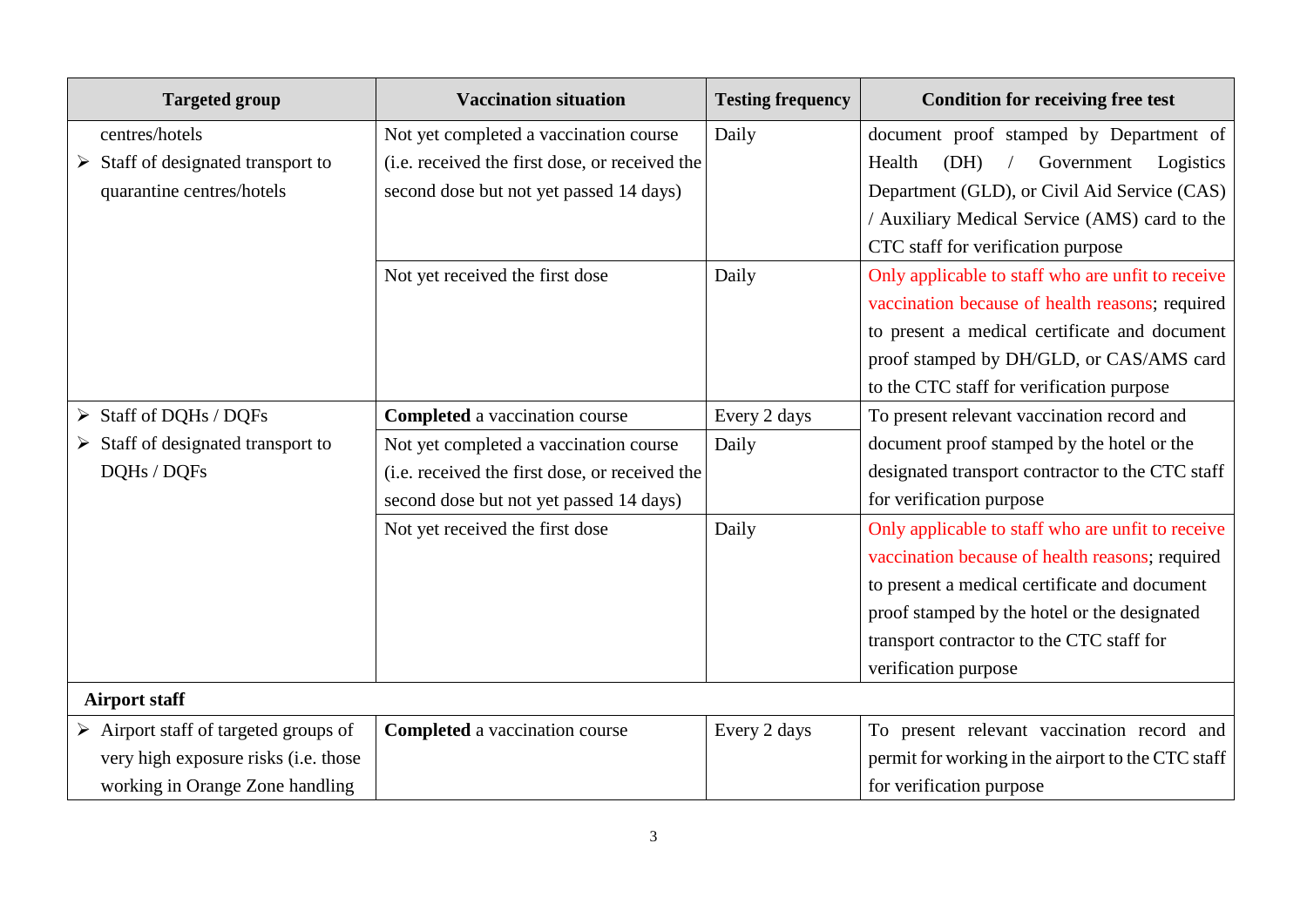| <b>Targeted group</b>                             | <b>Vaccination situation</b>                   | <b>Testing frequency</b> | <b>Condition for receiving free test</b>           |
|---------------------------------------------------|------------------------------------------------|--------------------------|----------------------------------------------------|
| flights to/from places outside the                | Not yet completed a vaccination course         | Not applicable           | Not applicable (mandated to receive two doses      |
| Mainland) $4$                                     |                                                |                          | of vaccines with effect from September 30,         |
|                                                   |                                                |                          | 2021, no medical exemption accepted)               |
| Airport staff of targeted groups (i.e.<br>➤       | <b>Completed</b> a vaccination course          | Every 3 days             | To present relevant vaccination record and         |
| those working in Green Zone                       |                                                |                          | permit for working in the airport to the CTC staff |
| handling Mainland flights) <sup>5</sup>           |                                                |                          | for verification purpose                           |
|                                                   | Not yet completed a vaccination course         | Not applicable           | Not applicable (mandated to receive two doses      |
|                                                   |                                                |                          | of vaccines with effect from September 30,         |
|                                                   |                                                |                          | 2021, no medical exemption accepted)               |
| $\triangleright$ Airport staff not under targeted | <b>Completed</b> a vaccination course          | Every 14 days            | To present relevant vaccination record and         |
| groups (i.e. Airport staff who need               |                                                |                          | permit for working in the airport to the CTC staff |
| to enter the Airport Restricted                   |                                                |                          | for verification purpose                           |
| Areas or have their usual place of                |                                                |                          |                                                    |
| work at Terminal 1 (not including                 | Not yet completed a vaccination course         | Every 3 days             | To present relevant vaccination record and         |
| the above Airport staff of targeted               | (i.e. received the first dose, or received the |                          | permit for working in the airport to the CTC staff |
| groups))                                          | second dose but not yet passed 14 days)        |                          | for verification purpose                           |
|                                                   | Not yet received the first dose                | Every 3 days             | Only applicable to staff who are unfit to receive  |
|                                                   |                                                |                          | vaccination because of health reasons; required    |
|                                                   |                                                |                          | to present relevant medical certificate and        |
|                                                   |                                                |                          | permit for working in the airport to the CTC staff |
|                                                   |                                                |                          | for verification purpose                           |

<sup>&</sup>lt;sup>4</sup> See persons specified by the Airport Authority Hong Kong as published on its webpage [\(www.hongkongairport.com/iwov-resources/file/home/targetedgroup1.pdf\)](http://www.hongkongairport.com/iwov-resources/file/home/targetedgroup1.pdf).

l

<sup>&</sup>lt;sup>5</sup> See persons specified by the Airport Authority Hong Kong as published on its webpage [\(www.hongkongairport.com/iwov-resources/file/home/targetedgroup2.pdf\)](http://www.hongkongairport.com/iwov-resources/file/home/targetedgroup2.pdf).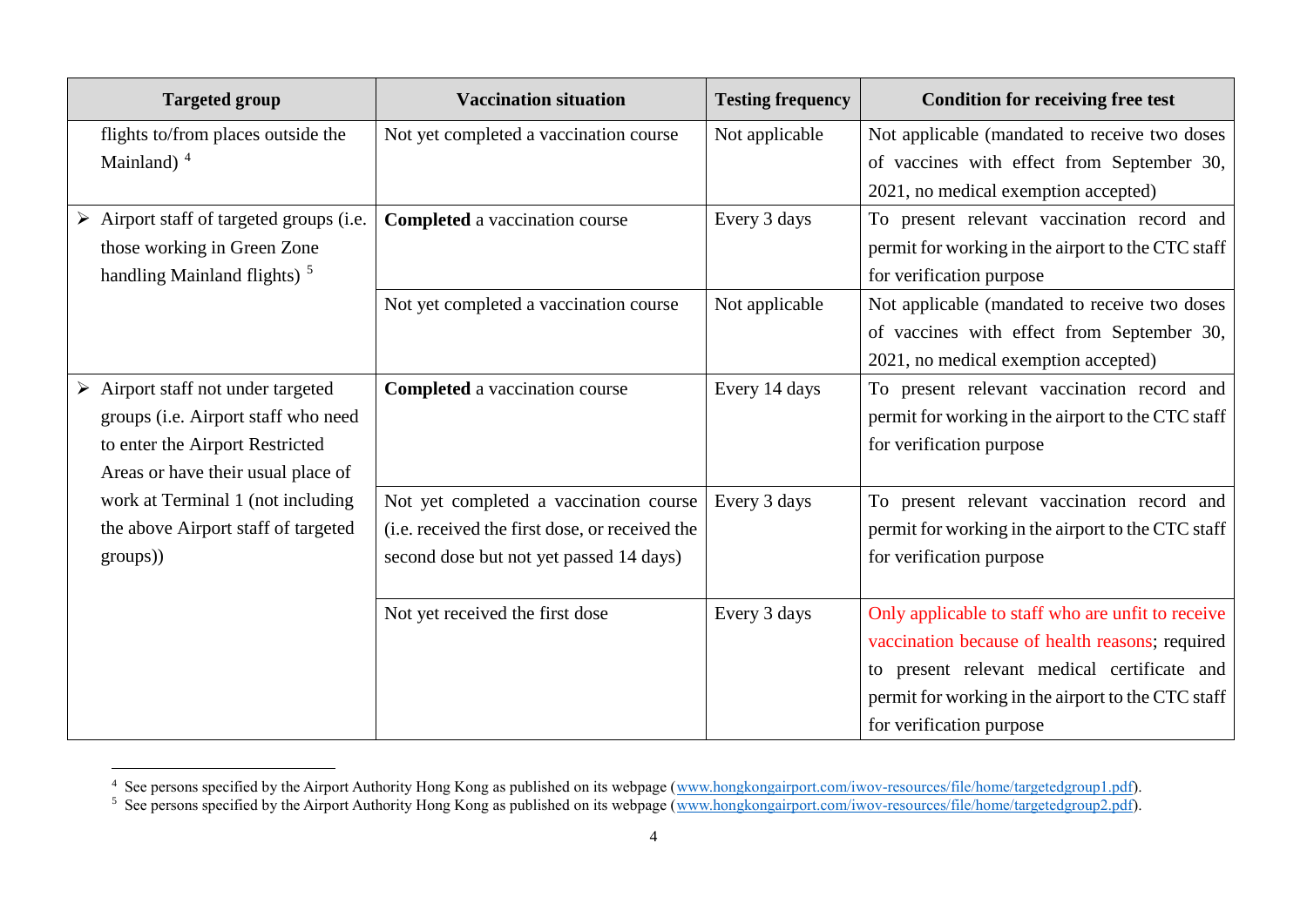| <b>Targeted group</b>                                                                                                                                                      | <b>Vaccination situation</b>                                                                                                        | <b>Testing frequency</b> | <b>Condition for receiving free test</b>                                                                                                                                                                                                          |  |  |
|----------------------------------------------------------------------------------------------------------------------------------------------------------------------------|-------------------------------------------------------------------------------------------------------------------------------------|--------------------------|---------------------------------------------------------------------------------------------------------------------------------------------------------------------------------------------------------------------------------------------------|--|--|
|                                                                                                                                                                            | Designated staff of container terminals and shipping services                                                                       |                          |                                                                                                                                                                                                                                                   |  |  |
| $\triangleright$ Staff of container terminals and<br>shipping services designated by the<br><b>Transport and Housing Bureau</b><br>(THB) in accordance with work<br>nature | <b>Completed</b> a vaccination course                                                                                               | Every 3 days             | To present relevant vaccination record and<br>document proof stamped by THB to the CTC<br>staff for verification purpose                                                                                                                          |  |  |
|                                                                                                                                                                            | Not yet completed a vaccination course<br>(i.e. received the first dose, or received the<br>second dose but not yet passed 14 days) | Daily                    |                                                                                                                                                                                                                                                   |  |  |
|                                                                                                                                                                            | Not yet received the first dose                                                                                                     | Daily                    | Only applicable to staff who are unfit to receive<br>vaccination because of health reasons; required<br>to present relevant medical certificate and<br>document proof stamped by THB to the CTC<br>staff for verification purpose                 |  |  |
| <b>Designated cold store practitioners</b>                                                                                                                                 |                                                                                                                                     |                          |                                                                                                                                                                                                                                                   |  |  |
| $\triangleright$ Staff who need to enter warehouses<br>storing food in the cold store areas,                                                                               | <b>Completed</b> a vaccination course                                                                                               | Every 3 days             | To present relevant vaccination record and<br>document proof stamped by cold store operator<br>to the CTC staff for verification purpose                                                                                                          |  |  |
| or handle cold cargo with physical<br>contact or unloading or loading, etc                                                                                                 | Not yet completed a vaccination course<br>(i.e. received the first dose, or received the<br>second dose but not yet passed 14 days) | Daily                    |                                                                                                                                                                                                                                                   |  |  |
|                                                                                                                                                                            | Not yet received the first dose                                                                                                     | Daily                    | Only applicable to staff who are unfit to receive<br>vaccination because of health reasons; required<br>to present relevant medical certificate and<br>document proof stamped by cold store operator<br>to the CTC staff for verification purpose |  |  |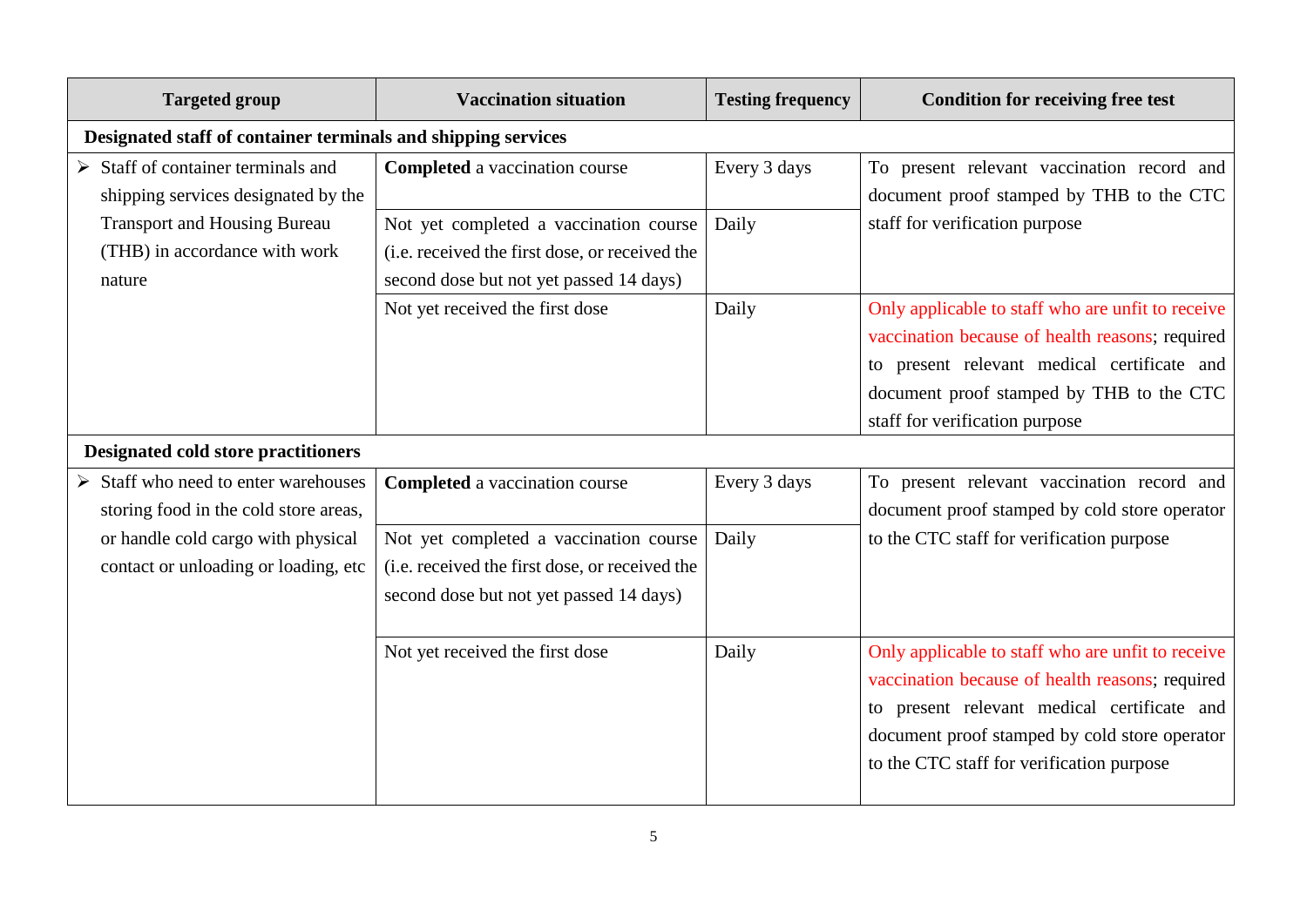| <b>Targeted group</b>                                                                                                                        | <b>Vaccination situation</b>                                                                                                                                              | <b>Testing frequency</b> | <b>Condition for receiving free test</b>                                                                                                                                                                                                    |  |
|----------------------------------------------------------------------------------------------------------------------------------------------|---------------------------------------------------------------------------------------------------------------------------------------------------------------------------|--------------------------|---------------------------------------------------------------------------------------------------------------------------------------------------------------------------------------------------------------------------------------------|--|
| <b>Practitioners working at Sheung Shui Slaughterhouse</b>                                                                                   |                                                                                                                                                                           |                          |                                                                                                                                                                                                                                             |  |
| $\triangleright$ Workers of operator, importers,<br>buyers and transportation<br>companies, etc.                                             | Not yet received the first dose or<br>not yet completed a vaccination course<br>(i.e. received the first dose, or received the<br>second dose but not yet passed 14 days) | Every 7 days             | To present valid document proof of identity<br>issued by the Food and Environmental Hygiene<br>Department to the CTC staff for verification<br>purpose                                                                                      |  |
| <b>School staff</b>                                                                                                                          |                                                                                                                                                                           |                          |                                                                                                                                                                                                                                             |  |
| $\triangleright$ Teaching and non-teaching staff                                                                                             | Received at least the first dose                                                                                                                                          | Not required             | $\overline{a}$                                                                                                                                                                                                                              |  |
| directly employed by schools,<br>persons who provide on-campus<br>services, and persons who<br>frequently visit school campuses <sup>6</sup> | Not yet received the first dose                                                                                                                                           | Every 3 days             | Only applicable to staff who are unfit to receive<br>vaccination because of health reasons; required<br>to present relevant medical certificate and<br>registration form stamped by the school to the<br>CTC staff for verification purpose |  |
| Working staff of CTCs and mobile specimen collection stations                                                                                |                                                                                                                                                                           |                          |                                                                                                                                                                                                                                             |  |
| $\triangleright$ Frontline staff including                                                                                                   | <b>Completed</b> a vaccination course                                                                                                                                     | Every 3 days             | To present relevant vaccination record and                                                                                                                                                                                                  |  |
| supervisors, swabbers, registration<br>staff and reception staff                                                                             | Not yet completed a vaccination course<br>(i.e. received the first dose, or received the<br>second dose but not yet passed 14 days)                                       | Daily                    | document proof stamped by testing employer to<br>the CTC staff for verification purpose                                                                                                                                                     |  |
|                                                                                                                                              | Not yet received the first dose                                                                                                                                           | Daily                    | Only applicable to staff who are unfit to receive<br>vaccination because of health reasons; required                                                                                                                                        |  |

<sup>&</sup>lt;sup>6</sup> Teaching staff include principals, teachers and teaching assistants. Non-teaching staff include school executive officers, assistant clerical officers/ clerical assistants, janitors, cooks, school bus drivers, school light bus drivers and escorts (commonly known as nannies), laboratory technicians, brailling staff, teacher assistants, workshop attendants, artisans, social workers, educational psychologists, speech therapists, physiotherapists, occupational therapists, occupational therapy assistants, nurses, wardens, the related grades of boarding section staff such as social work officers, social work assistants and welfare workers. Persons providing on-campus services include, for example, group instructors. Persons who frequently visit school campuses include, for example, volunteers.

l